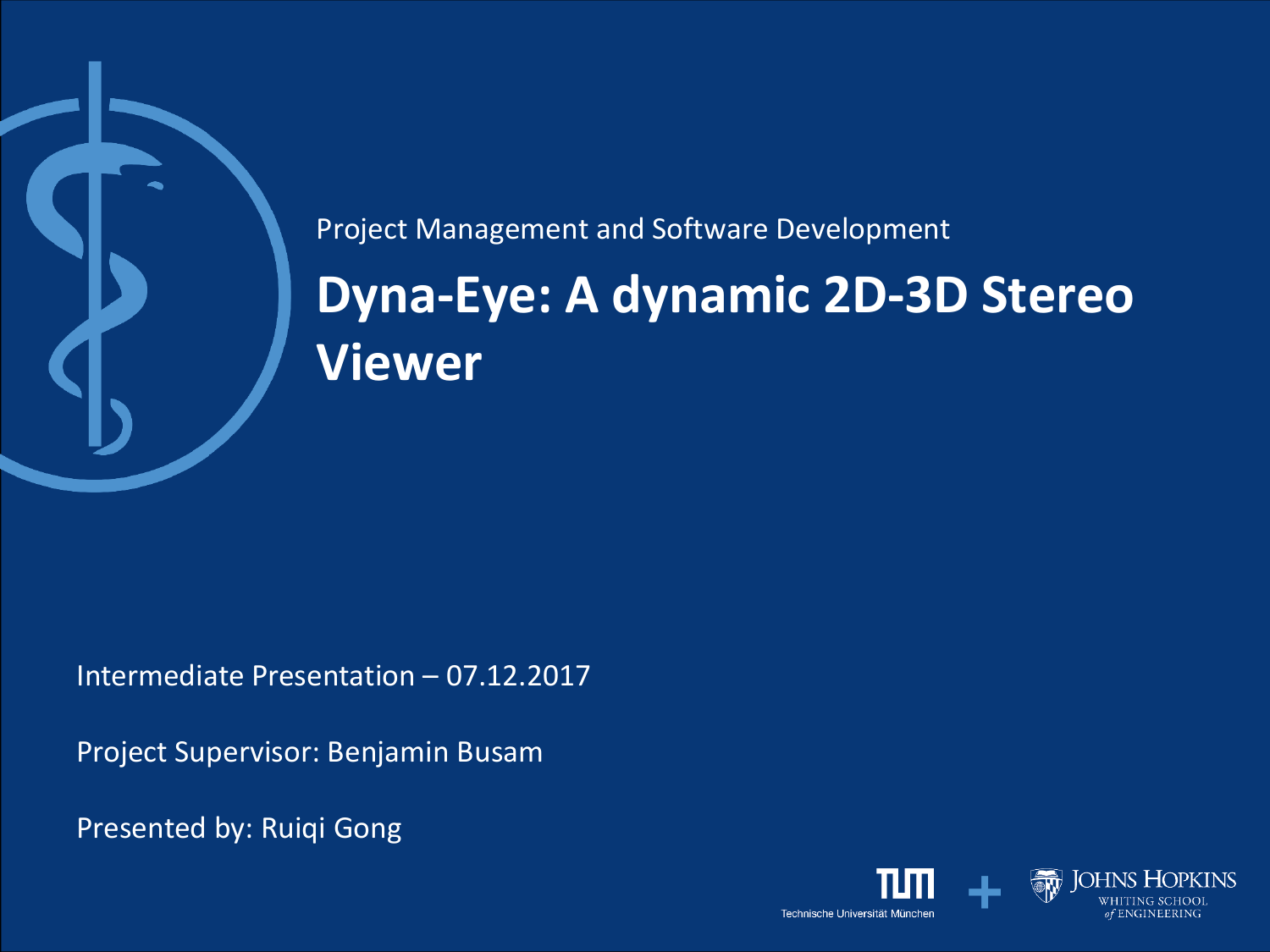#### **Recap**

[YouTube](https://www.youtube.com/watch?v=zBa-bCxsZDk). "3D without glasses, Cross-Eye HD" (07.11.2017)





[Donald Simanek](https://www.lhup.edu/~dsimanek/3d/view3d.htm). "How to view 3D without glasses".  $(05.11.2017)$ 



Computer Aided Medical Procedures November 9, 2017 Slide 2

• Stereo viewer with crossed eyes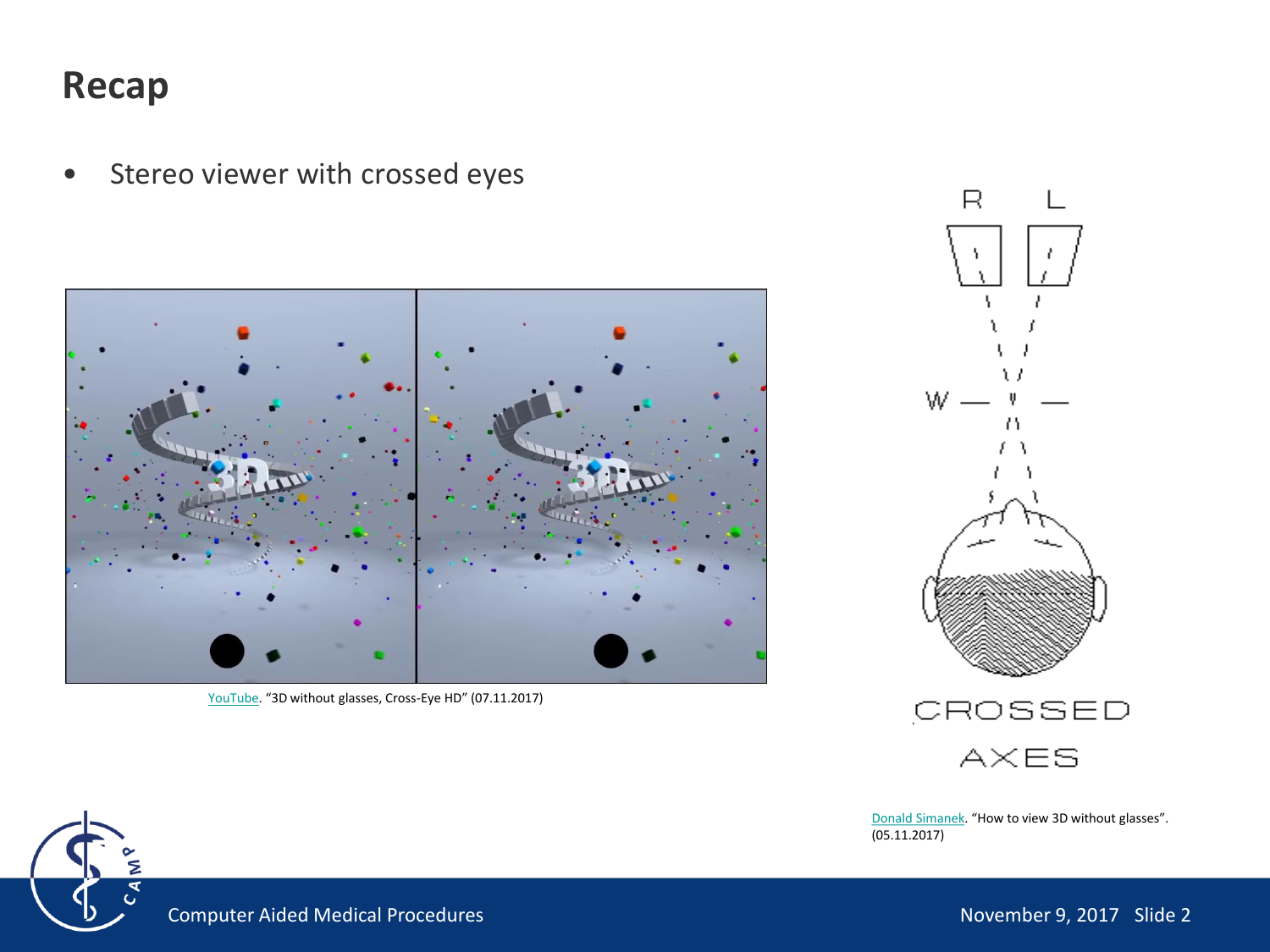• Libraries Configuration

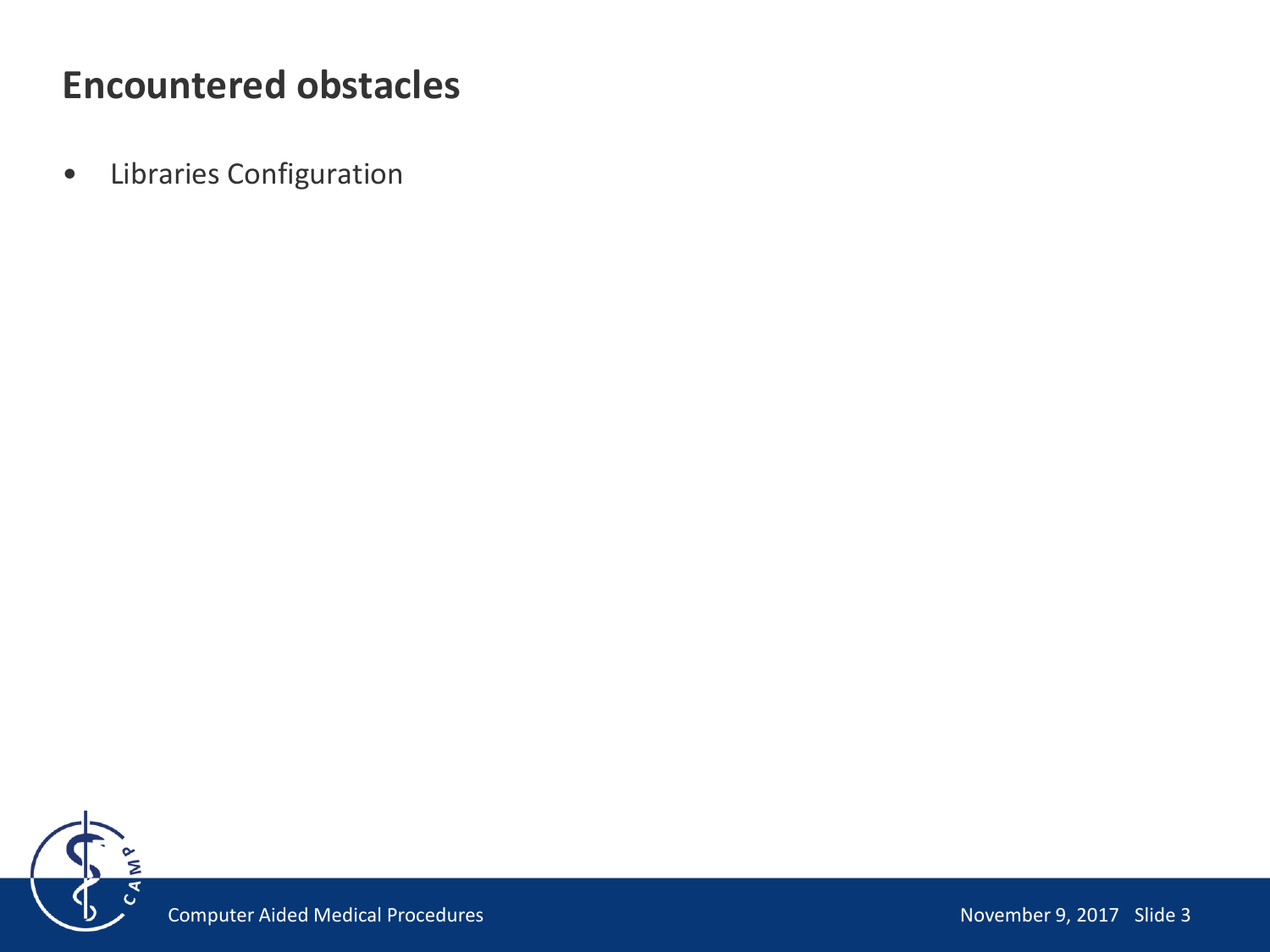- Libraries Configuration
	- 1. Upstream pre-built PCL incompatible with VTK



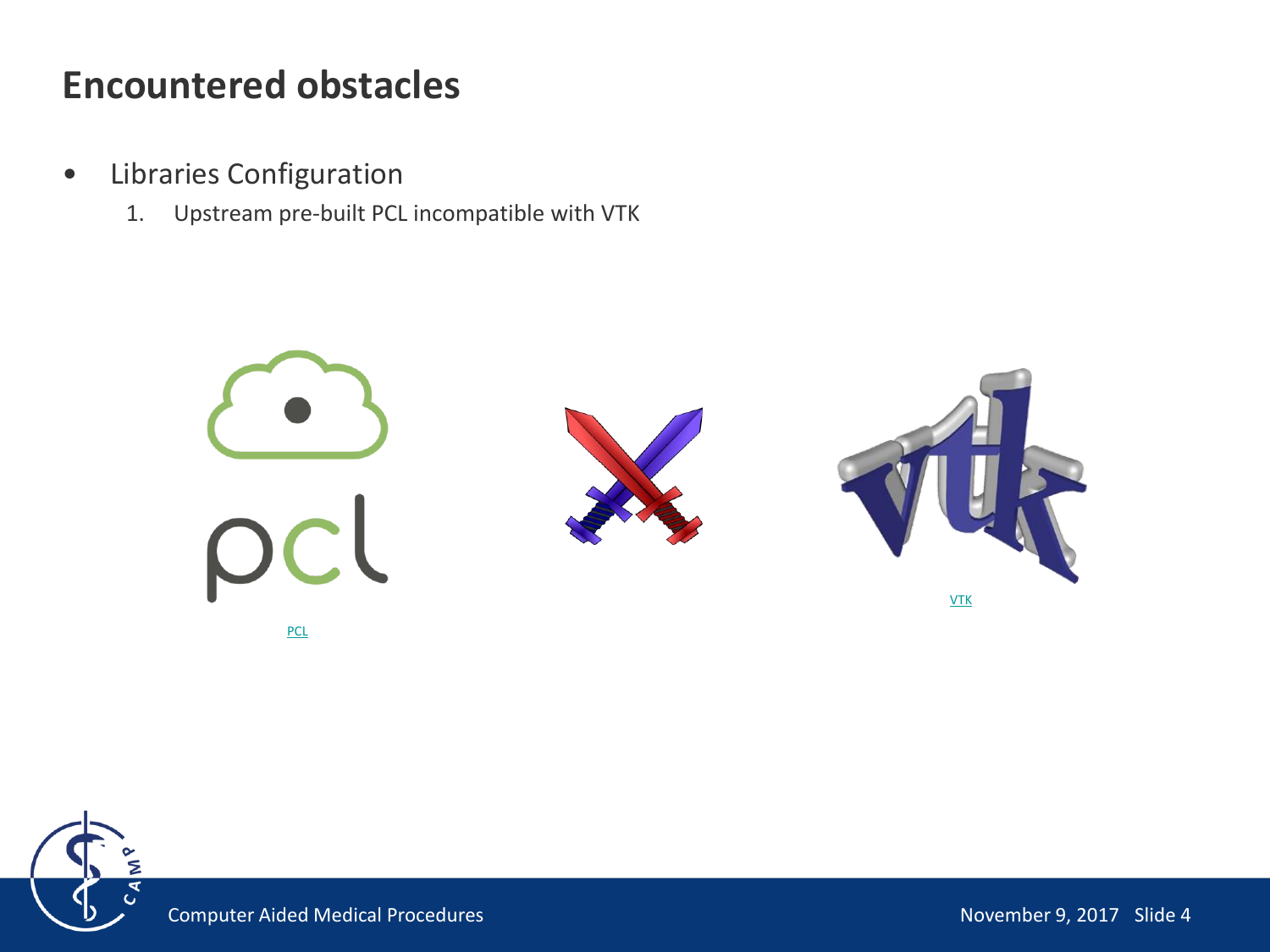- Libraries Configuration
	- 1. Upstream pre-built PCL incompatible with self-built VTK
	- 2. Don't need OpenCV at all…



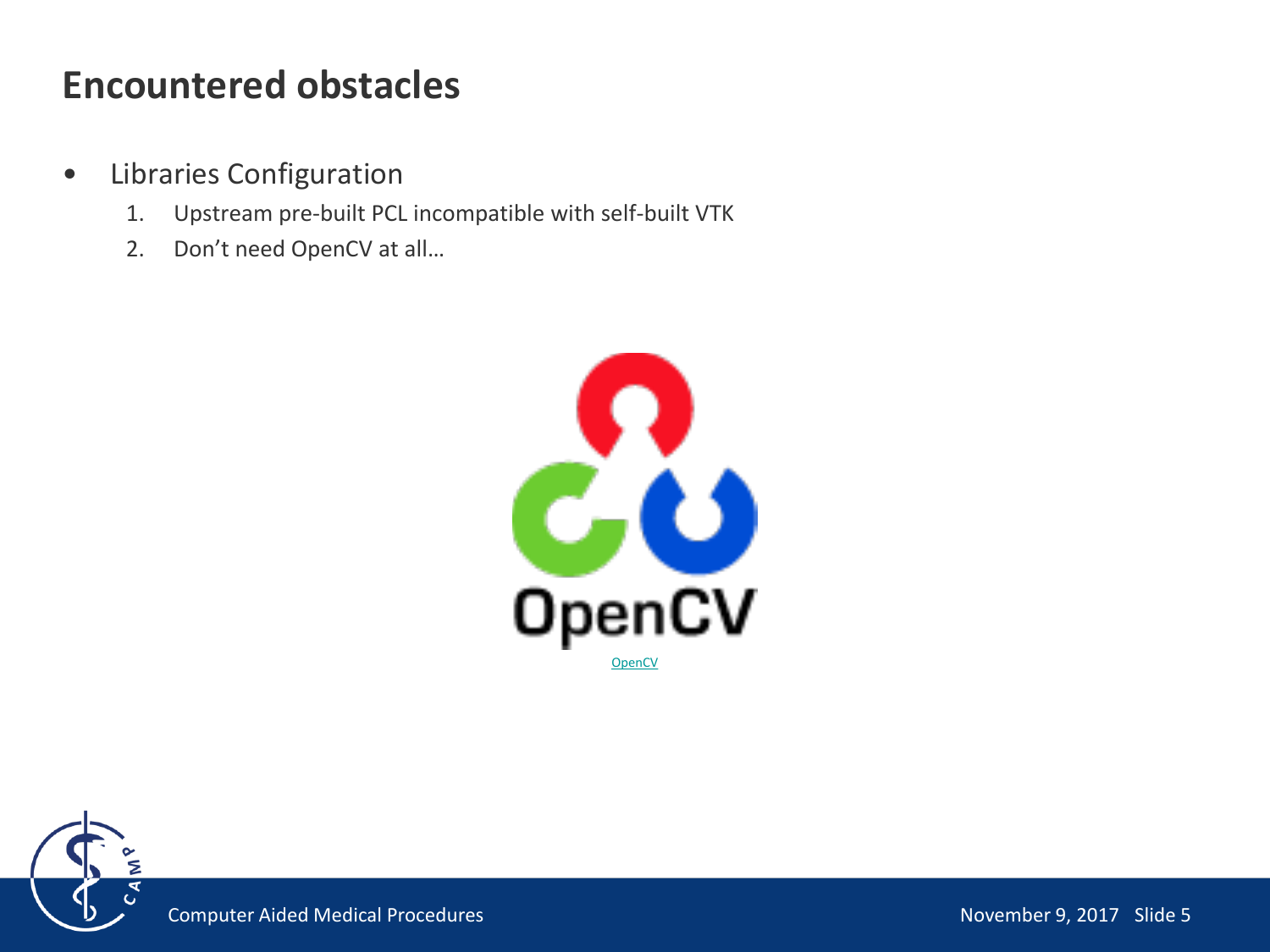- Libraries Configuration
	- 1. Upstream pre-built PCL incompatible with self-built VTK
	- 2. Don't need OpenCV at all…
- Unfamiliar Libraries and Building Tool



[CMake](https://cmake.org/)



Computer Aided Medical Procedures November 9, 2017 Slide 6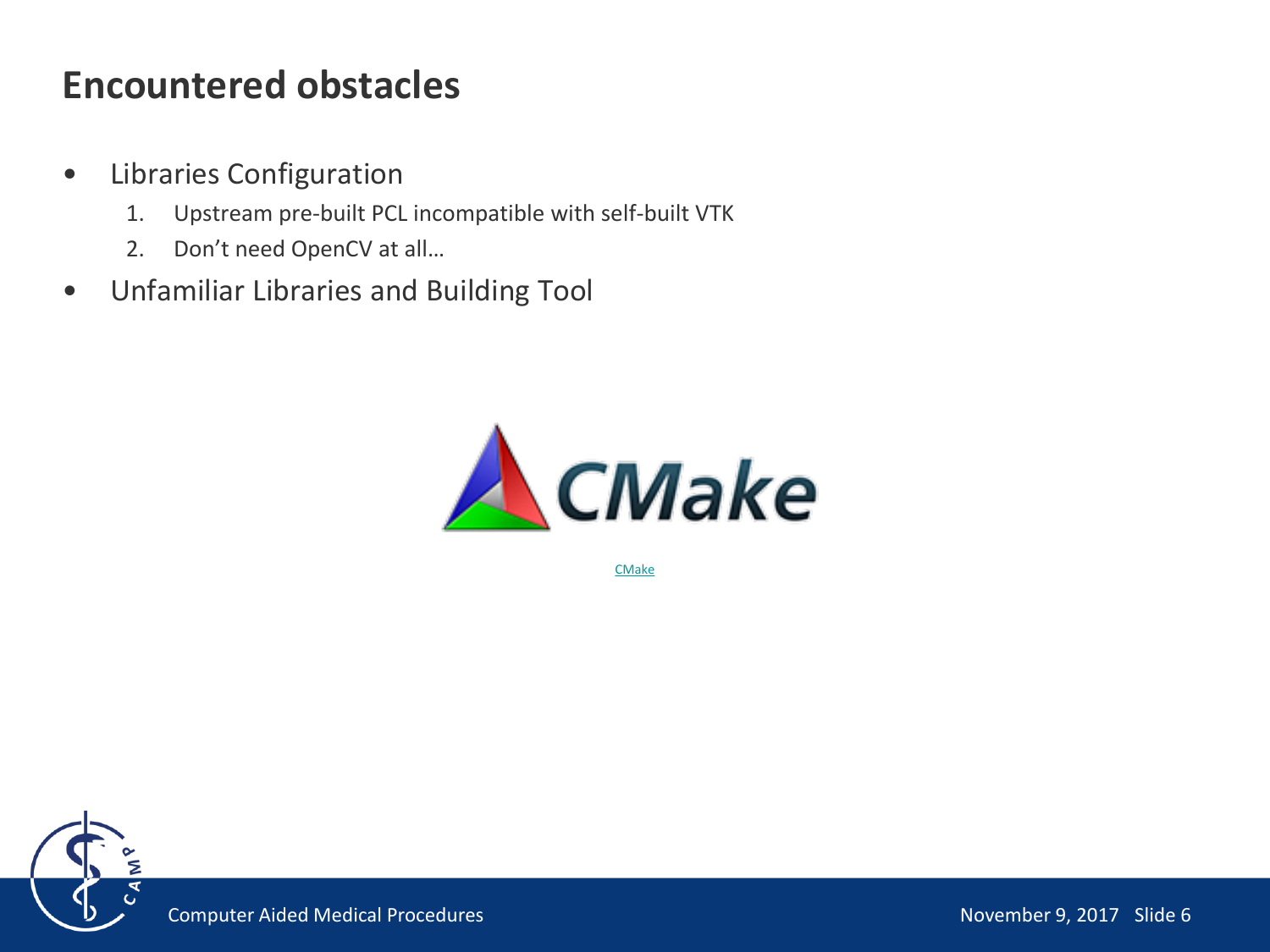- Libraries Configuration
	- 1. Upstream pre-built PCL incompatible with self-built VTK
	- 2. Don't need OpenCV at all…
- Unfamiliar Libraries and Building Tool
- Unexpected errors when porting and running reference code on Linux

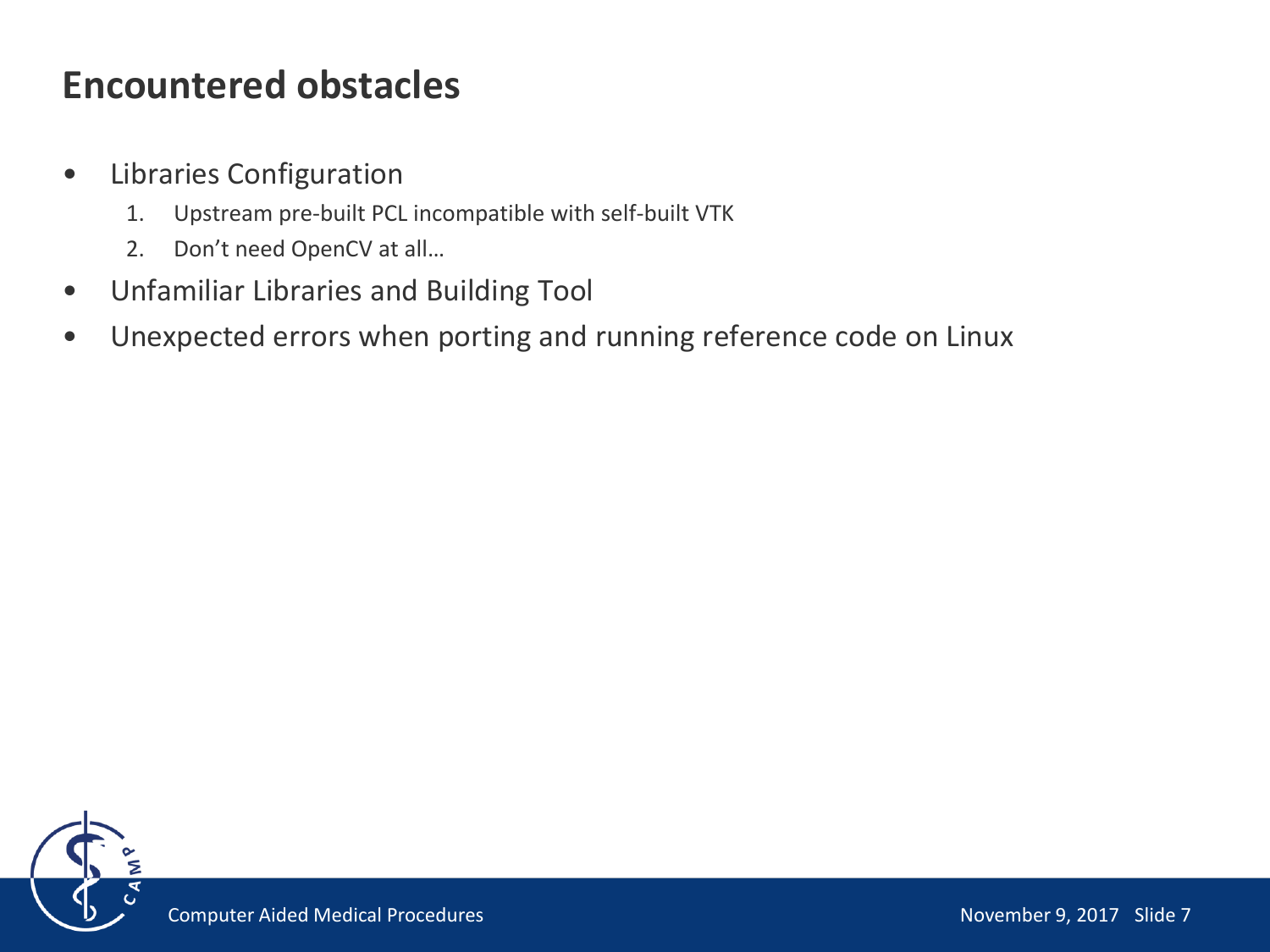#### **Progress**

- All aforementioned problems solved
- Development environment configured and installed
- Gained knowledge of PCL and CMake
- Reference code ported, successfully compiled and running

#### **Future Work**

- Implement the math model
- Further discussion with the supervisor
- Choose appropriate 3D models
- **Documentation**

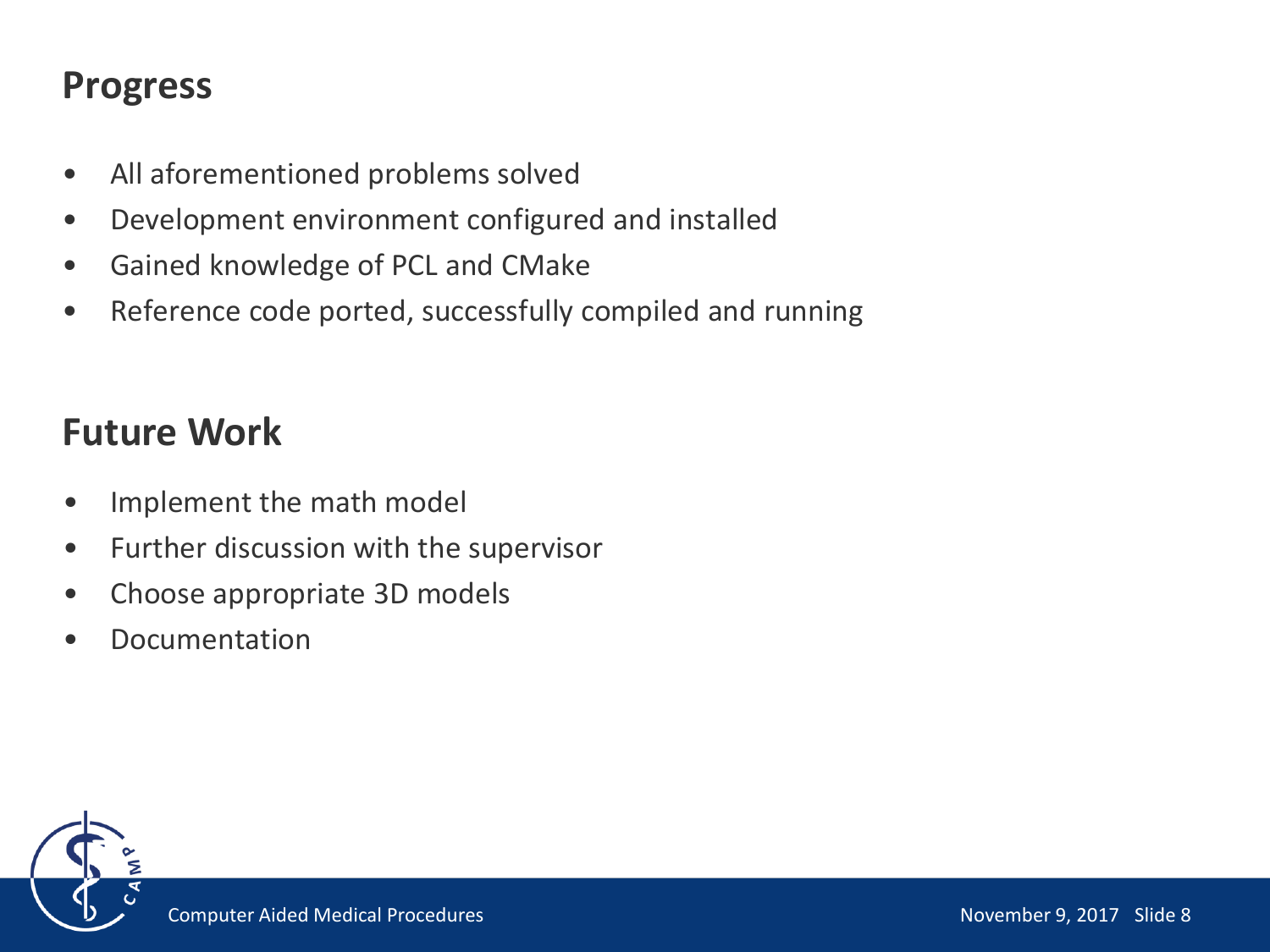#### **UML Diagram**



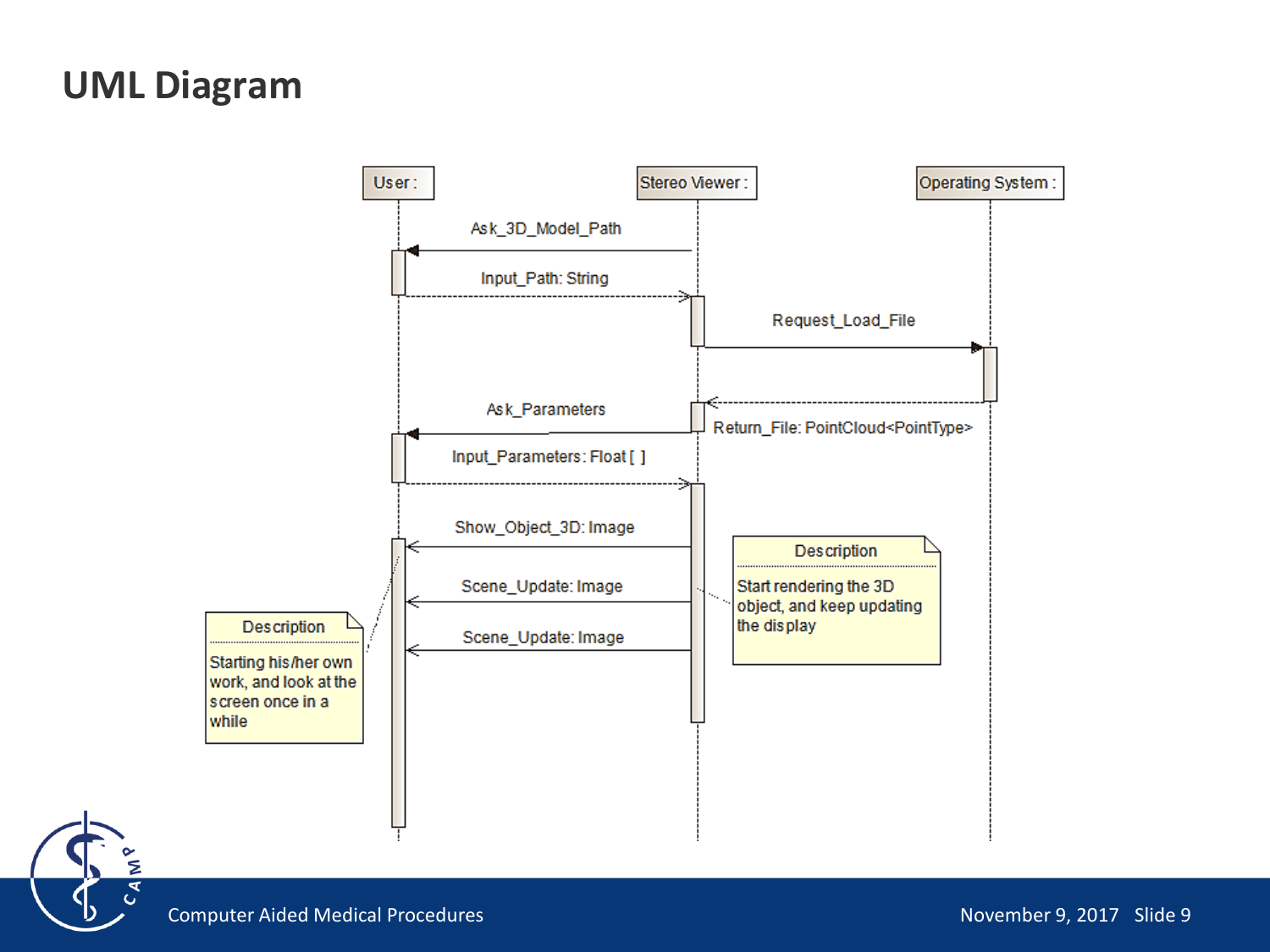## **Gantt Chart (old)**



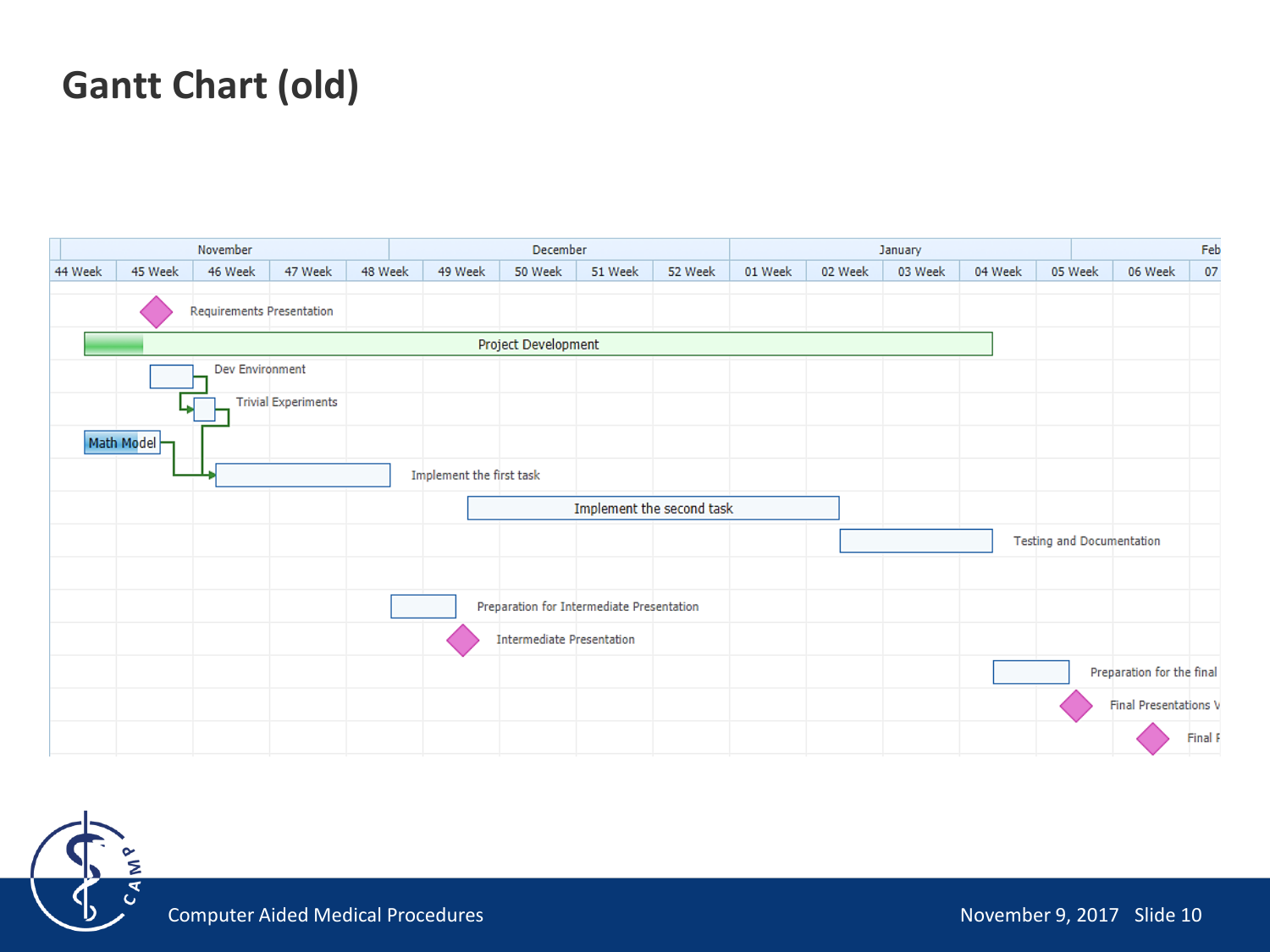## **Gantt Chart (Updated)**